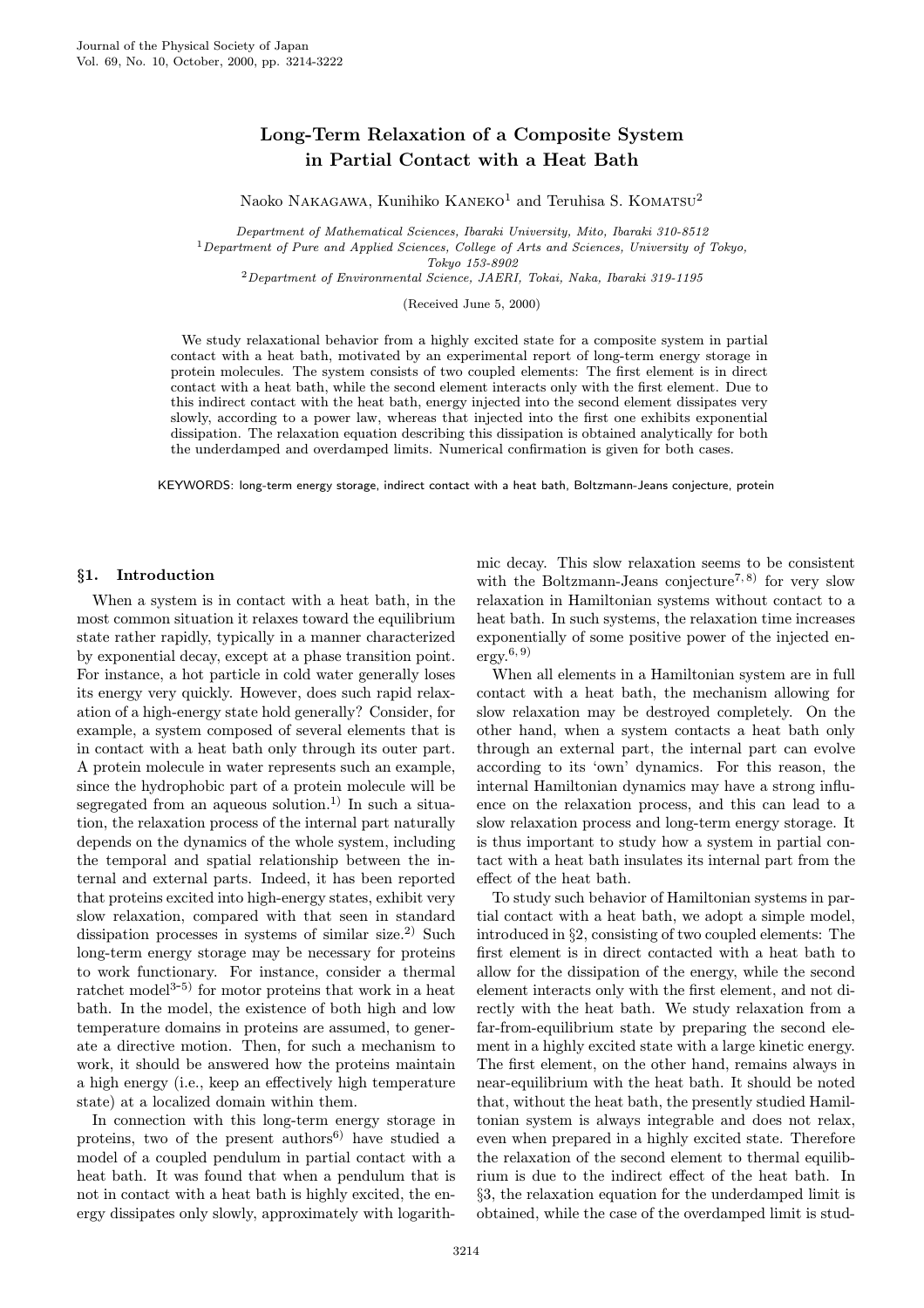ied in §4. The validity of these equations is confirmed by numerical simulations discussed in §5. Relaxation in the intermediate damping case is examined in §6. The results of numerical experiments for this case are also reported there. From these analytical and computational studies, two kinds of power law are obtained for the underdamped and overdamped cases, respectively. It is found that these power laws are independent of the temperature.

# §2. Model System

To study relaxation of a system with internal degrees of freedom that is in partial contact with a heat bath, we consider a Hamiltonian system with 2 degrees of freedom of the general form

$$
H = \frac{p_1^2}{2} + \frac{p_2^2}{2} + U(\theta_1 - \theta_2),\tag{1}
$$

where  $U(\theta)$  is a periodic function of period  $2\pi$  satisfying  $|U| < \infty$ . Considering the system to be in partial contact with a heat bath, and adopting the standard representation of the heat bath, we take the motion of the elements to be given by the following Langevin equations:

$$
\begin{cases}\n\dot{p}_1 = -\frac{\partial U}{\partial \theta_1} - \gamma p_1 + \xi(t), \\
\dot{p}_2 = -\frac{\partial U}{\partial \theta_2}.\n\end{cases}
$$
\n(2)

Here the random force  $\xi(t)$  due to the heat bath consists of a Gaussian white noise satisfying  $\langle \xi(t) \rangle = 0$  and  $\langle \xi(t_1)\xi(t_2)\rangle = 2\gamma T\delta(t_2 - t_1)$ , with  $\langle \cdot \rangle$  representing the temporal average. (We use units in which  $k_B = 1$ ). The parameter  $\gamma$  is the dissipation coefficient characterizing the dissipation to the heat bath, and  $T$  is the temperature of the heat bath. With such contact to a heat bath, it is generally expected that a system of this kind will relax to equilibrium. The change of the total energy  $E$ due to dissipation to the heat bath can be written

$$
\dot{E} = -\gamma p_1^2 + p_1 \xi(t),\tag{3}
$$

and we see that  $E$  remains constant if there is no contact  $(\gamma = \xi = 0)$  with the heat bath.

Using the set of variables  $\Theta = \theta_1 + \theta_2$ ,  $\phi = \theta_1 - \theta_2$  and  $P \equiv p_1 + p_2 = \dot{\Theta}$ , we rewrite the Hamiltonian as

$$
H = \frac{P^2}{4} + \frac{\dot{\phi}^2}{4} + U(\phi). \tag{4}
$$

When there is no heat bath (i.e., for  $\gamma = \xi = 0$ ), the equation of motion is completely separable in these variables:  $\dot{P} = 0$ ,  $\phi = -2\partial U/\partial \phi$ . Thus we see that in this case this system is completely integrable, and the total momentum  $P$  is a conserved quantity.

In the following sections, we study this system analytically to elucidate the relaxational behavior in certain limits. The results of numerical simulations of some models are given in §5 and §6.

#### §3. Underdamped Limit

In this section we consider (2) in the underdamped limit, i.e. with a small value of  $\gamma$ . With the presence of this weak damping term, the total energy  $E$  and total momentum P, which are conserved quantities for  $\gamma = 0$ , become slow variables.

### 3.1 Derivation of relaxation equation

Let us consider the situation in which the system is initially far from equilibrium, with very large  $|p_2|\gg|p_1|$ . The rotation of  $\phi$ , accordingly, is much faster than its change due to dissipation. Then, the terms  $\partial U/\partial \theta_1$  and  $\partial U/\partial \theta_2$  in (2) change so fast that their effects on the dynamics of  $p_1$  and  $p_2$  are averaged out over a time scale relevant for these slower variables. Here we have to distinguish the orders of characteristic time scales. We have the following relations: (the time scale of  $\xi(t)$ )  $\ll$  (the time scale of rotation  $2\pi |\dot{\phi}|^{-1}$ )  $\ll$  (the time scale of relaxation  $\gamma^{-1}$ ). Now, we introduce a slower time scale  $\tau$ satisfying  $2\pi |\dot{\phi}|^{-1} \ll \tau \ll \gamma^{-1}$ , and consider averages over this time scale,  $\tilde{X}(t) \equiv \frac{1}{\tau} \int_{t}^{t+\tau} X dt$ . Using variables averaged over this time scale, the mode of fast rotation is eliminated.

The equations of motion for the slow time scale are obtained by integrating (2) from t to  $t + \tau$ . This yields

$$
\begin{cases}\n\frac{\mathrm{d}\tilde{p}_1}{\mathrm{d}t} = -\gamma \tilde{p}_1 - \tilde{U}' + \tilde{\xi}, \n\frac{\mathrm{d}\tilde{p}_2}{\mathrm{d}t} = \tilde{U}',\n\end{cases}
$$
\n(5)

where  $U' = dU/d\phi = \partial U/\partial \theta_1 = -\partial U/\partial \theta_2$ ,  $\tilde{U}' \equiv \frac{1}{\tau} \int_t^{t+\tau} dU(\phi(t'))/d\phi dt'$  and  $\langle \tilde{\xi}(t)\tilde{\xi}(t') \rangle = 2\gamma T\delta(t-t')$ , with  $\langle \tilde{\xi}(t) \rangle = 0$ . The  $\delta$ -function here is defined with respect to the time scale  $\tau$ .

In the limit  $|\phi| \to \infty$ , the averaged variables can simply be replaced by their uniform averages over  $\phi$ , defined generally by  $\overline{X} = \int_0^{2\pi} X(\phi) d\phi/(2\pi)$ . Then we obtain

$$
\begin{cases}\n\frac{\mathrm{d}\overline{p_1}}{\mathrm{d}t} = -\gamma \overline{p_1} + \overline{\xi}, \n\frac{\mathrm{d}\overline{p_2}}{\mathrm{d}t} = 0,\n\end{cases}
$$
\n(6)

where  $\overline{U'} = 0$  for periodic potentials. Then, as the lowest-order estimation in this limit, we have

$$
\tilde{p}_1 \simeq \tilde{p}_1(0) e^{-\gamma t}, \qquad \tilde{p}_2 = \tilde{p}_2(0), \tag{7}
$$

starting in a state far from equilibrium with large values of  $|p_1|$  and  $|p_2|$ . Beginning in such a state, after a time scale of  $O(\gamma^{-1})$ , the first element approaches thermal equilibrium  $(p_1^2 \sim T)$ , while, within this lowest-order approximation, the second element continues to satisfy  $p_2 = p_2(0)$  and does not evolve toward equilibrium.

the correction to the equations of motion that this deviation introduces to first order in  $|\dot{\phi}|^{-1}$ , and thereby obtain the relaxational equations for the second element and the total energy E. To observe the relaxation process of the second element, we need the next order estimation. Since  $\phi$  is finite and can depend on  $\phi$ , in general the value of a time-averaged variable  $\tilde{X}$  deviates from that of the corresponding phase-averaged variable  $\overline{X}$ . We now derive

After the exponential decay derived by (7) occurring on a time scale  $O(\gamma^{-1})$ ,  $p_1$  is approximately equal to its equilibrium value while  $p_2$  is still large. Then the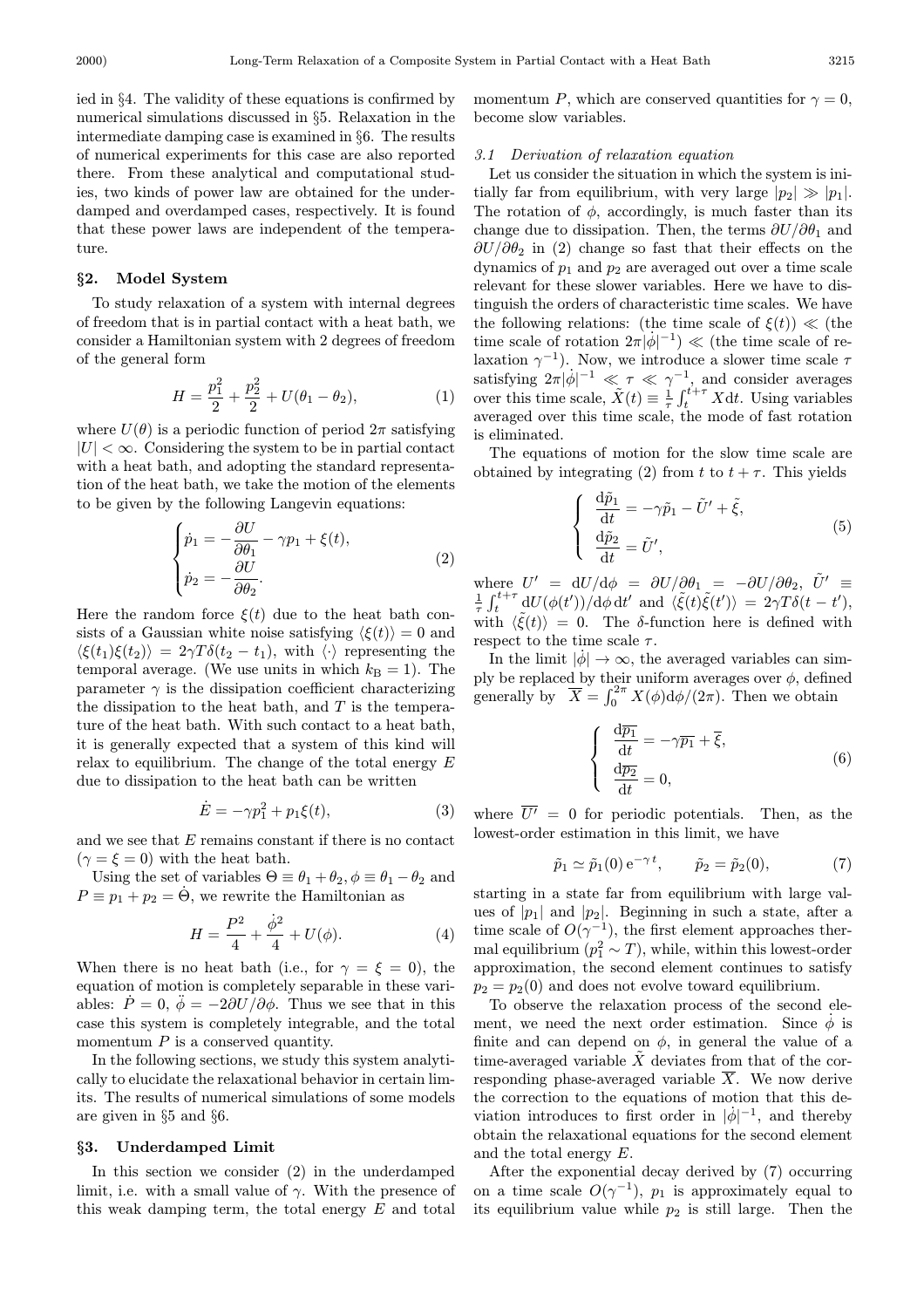relations

$$
|p_1| \sim \sqrt{T} \ll p_2 \simeq P,\tag{8}
$$

hold, where  $P$  is the total momentum of the system and is large enough for the fast rotational motion of the second element to be maintained. From (8), we straightforwardly obtain  $\dot{\phi} \simeq -P$ . The total energy E of the system can then be expressed by the variables  $P, \phi$  and  $p_1$  as

$$
E = \frac{P^2}{2} + U(\phi) - p_1 P + p_1^2,
$$
 (9)

where  $U(\phi)$ ,  $p_1 P$  and  $p_1^2$  are much smaller than  $P^2/2$ .

Since  $|\phi|$  is sufficiently large and  $\gamma$  is sufficiently small, E and P are almost conserved over the time scale  $\tau$ . To consider the slow evolution of  $E$  and  $P$ , we eliminate the fast variable  $\phi$ , using the time averaged variables X. Within the slow time scale, the value of  $E$  can then be expressed as

$$
E = \frac{P^2}{2} + \tilde{U} - \tilde{p}_1 P + \tilde{p}_1^2, \tag{10}
$$

where  $\frac{1}{\tau} \int_{t}^{t+\tau} p_1^2 dt'$  is approximated by  $\tilde{p}_1^2$  on the time scale  $\tau \ll \gamma^{-1}$ . From the relation between (4) and (10), the value of  $\dot{\phi}$  is estimated as

$$
\dot{\phi} = -\sqrt{4(E - U(\phi)) - P^2}
$$
\n
$$
= -P\sqrt{1 - \frac{4\tilde{p}_1}{P} - \frac{4(\delta U - \tilde{p}_1^2)}{P^2}}
$$
\n
$$
= -P + 2\tilde{p}_1 + \frac{2\delta U}{P} + \frac{4\tilde{p}_1 \delta U}{P^2} + O(\frac{\delta U^2}{P^3}, \frac{T\delta U}{P^3}), \quad (11)
$$

where  $\delta U \equiv U - \tilde{U}$ . The last expansion is valid if the conditions  $|\delta U| \ll P^2$  and  $T \ll P^2$  are satisfied. The momenta of the two elements are then given by

$$
p_1 = \frac{P + \dot{\phi}}{2} = \tilde{p}_1 + \frac{\delta U}{P} + \frac{2\tilde{p}_1 \delta U}{P^2} + O(\frac{\delta U^2}{P^3}, \frac{T \delta U}{P^3}),\tag{12}
$$

This result reveals that both elements oscillate rapidly around their averages  $\tilde{p}_1$  and  $\tilde{p}_2$  (= P –  $\tilde{p}_1$ ). We see that the amplitude of oscillation becomes smaller as the second element rotates faster (i.e., for larger  $p_2$  and  $P$ ).

In order to obtain the relaxation equation for  $E$ , we substitute (12) into (3). By considering only the case with a sufficiently low temperature, and neglecting terms of  $O(TP^{-2})$ , we obtain

$$
\dot{E} = -\frac{\gamma \delta U^2}{P^2} + \frac{2\tilde{p}_1 \delta U}{P} + \frac{\delta U \xi}{P}
$$

$$
+\tilde{p}_1(-\gamma \tilde{p}_1 + \xi) + O(\frac{\delta U^2}{P^3}, \frac{T}{P^2}).
$$
(13)

This equation includes fast variables, while the total energy  $E$  is a slow variable. It is thus appropriate to average out the fast change in this equation. Doing so, we obtain

$$
\frac{\mathrm{d}E}{\mathrm{d}t} = -\frac{\gamma}{P^2} \left\{ \frac{1}{\tau} \int_t^{t+\tau} \delta U^2 \mathrm{d}t' \right\} + \frac{1}{P} \left\{ \frac{1}{\tau} \int_t^{t+\tau} \delta U \xi(t') \mathrm{d}t' \right\}
$$
\n
$$
\frac{\mathrm{d}}{\mathrm{d}t} \int_t^{\tilde{p}_1} \int_t^{\tilde{p}_1} \delta U^2 \, dU^2 \, dU^2 \, dU \, dU \, dU \, dU
$$

$$
+\frac{\mathrm{d}}{\mathrm{d}t}(\frac{\tilde{p}_1^2}{2}+\tilde{U})+O(\frac{\delta U^2}{P^3},\frac{T}{P^2}),\tag{14}
$$

by using (5). To first order in  $|\dot{\phi}|^{-1}$ , we can replace the time average of  $\delta U^2$  by the cycle average  $\overline{\delta U^2}$ :

$$
\frac{1}{\tau} \int_{t}^{t+\tau} \delta U(\phi(t'))^2 dt' \to \frac{1}{2\pi} \int_{0}^{2\pi} \delta U(\phi)^2 d\phi \equiv \overline{\delta U^2}.
$$

Applying this approximation, we obtain

$$
\frac{\mathrm{d}E}{\mathrm{d}t} = -\frac{\gamma \overline{\delta U^2}}{P^2} + \frac{1}{\tau} \int_t^{t+\tau} \delta U \xi(t') \mathrm{d}t' + \frac{\mathrm{d}}{\mathrm{d}t} (\frac{\tilde{p}_1^2}{2} + \tilde{U}) + O(\frac{\delta U^2}{P^3}, \frac{T}{P^2}). \tag{15}
$$

Since  $E = \tilde{U} + \tilde{p}_1^2/2 + \tilde{p}_2^2/2$  and  $|\tilde{p}_2| \gg |\tilde{p}_1| \; (\sim \sqrt{T}),$ (15) can be rewritten in terms of  $\tilde{p}_2$ :

$$
\frac{\mathrm{d}}{\mathrm{d}t}(\frac{\tilde{p}_2^4}{4}) = -\gamma \overline{\delta U^2} + \tilde{p}_2 \left\{ \frac{1}{\tau} \int_t^{t+\tau} \delta U \xi(t') \mathrm{d}t' \right\} \n+ O(\frac{\delta U^2}{\tilde{p}_2}, T).
$$
\n(16)

This equation describes the relaxation to thermal equilibrium for the second element. To consider only the long-time  $(\gg O(\tau))$  behavior at the current order of approximation, it can be written as

$$
\frac{\mathrm{d}}{\mathrm{d}t}(\frac{p_2^4}{4}) = -\gamma \overline{\delta U^2} + p_2 \delta U \xi(t). \tag{17}
$$

3.2 Relaxation at  $T=0$ 

When  $T = 0$ ,  $\xi(t)$  vanishes, and  $\tilde{p}_1$  is negligible (or, more precisely speaking, it is  $O(P^{-3})$ ). Then we obtain the following relations from (11) and (12)

$$
\dot{\phi} = -P + \frac{2\delta U}{P}, \quad p_1 = \frac{\delta U}{P}, \quad p_2 = P - \frac{\delta U}{P}.
$$

The relaxation equation for the total energy  $E$ , (15), is then simplified as

$$
\frac{\mathrm{d}E}{\mathrm{d}t} = -\frac{\gamma}{2E} \frac{\overline{\delta U^2}}{R},\tag{18}
$$

for  $\overline{U} \ll E$  (that is  $E \simeq P^2/2$ ). The relaxation equation for the second element is now given by

$$
\frac{\mathrm{d}}{\mathrm{d}t}(\frac{p_2^4}{4}) = -\gamma \,\overline{\delta U^2}.\tag{19}
$$

These relaxation equations reveal that a coupled system in partial contact with a heat bath exhibits nonexponential, slow relaxation after excitation to a highenergy state. Indeed, from (18) and (19), the form of relaxation is obtained as

$$
E^2 = E_0^2 - \gamma \, \overline{\delta U^2} \, t,\tag{20}
$$

$$
p_2(t)^4 = p_2(0)^4 - 4\gamma \,\overline{\delta U^2} \, t,\tag{21}
$$

where  $E_0$  and  $p_2(0)$  are the initial total energy and momentum of the second element at  $t = 0$ , which is defined as a time at which the first element reaches thermal equilibrium. Thus, the characteristic time  $t_r$  for the relaxation of  $p_2$  is given by

$$
t_r = \frac{p_2(0)^4}{4\gamma \overline{\delta U^2}} = \frac{E_0^2}{\gamma \overline{\delta U^2}}.
$$
 (22)

With an increase in the injected energy (or momentum),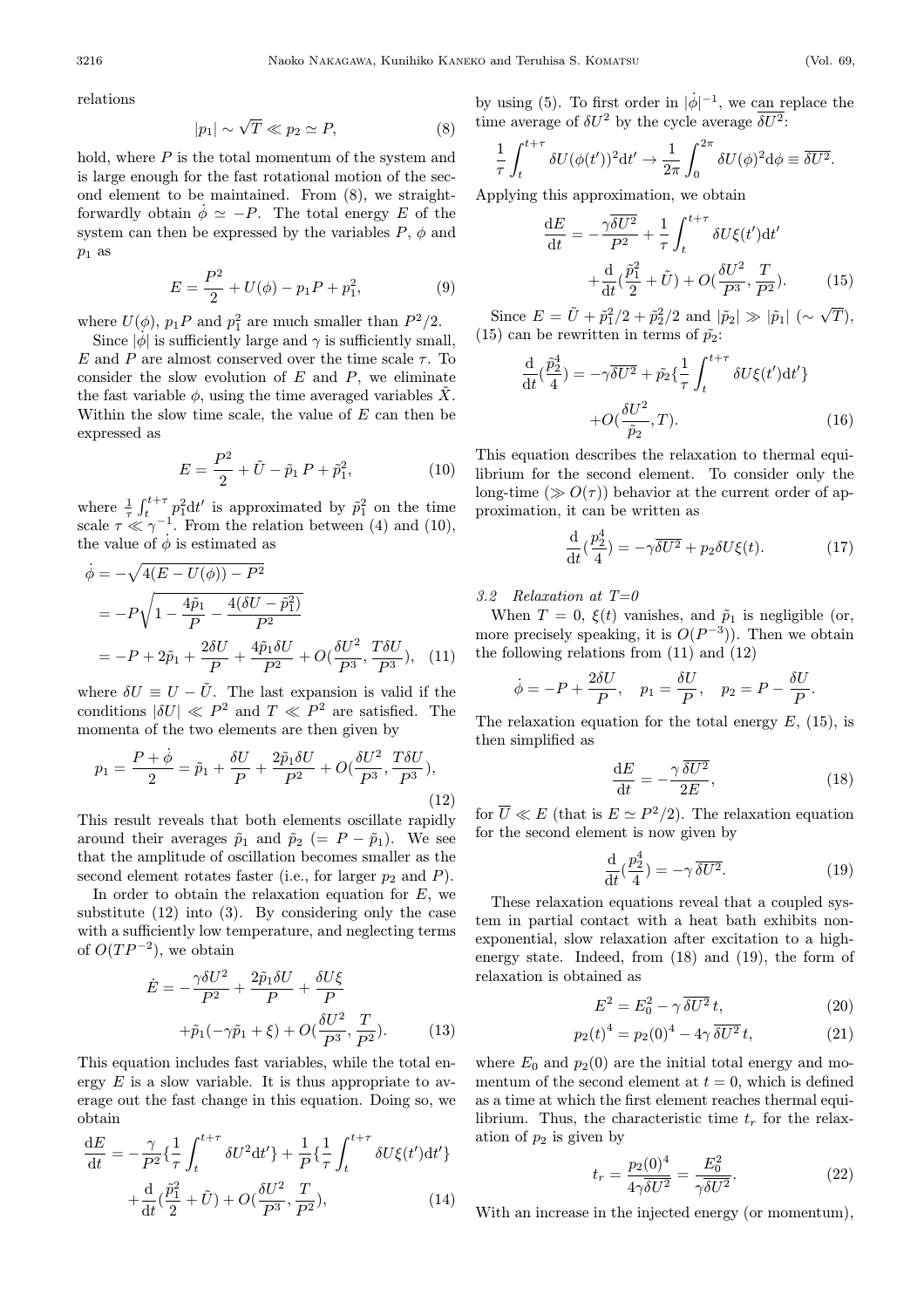the relaxation time increases in proportion to  $p_2(0)^4$ . This increase is slower than the  $\exp(p_2(0))$  form obtained from the Boltzmann-Jeans conjecture, $^{6)}$  but even here, there is a rapid increase of  $t_r$  with the injected energy. Comparing the characteristic time (22) to that of the standard dissipation processes exhibited by systems in full contact with a heat bath (where  $t_r \sim \gamma^{-1}$ ), it is confirmed that partial contact indeed results in long-time relaxation behavior.

#### 3.3 Relaxation at finite temperature

Using the expression (17), we derive a relaxation equation for finite temperature. The solution of (17) can be written

$$
\frac{p_2(t)^4}{4} = \frac{p_2(0)^4}{4} - \gamma \overline{\delta U^2} t + \int_0^t p_2 \delta U \xi(t') dt' \quad (23)
$$

for  $t \gg 2\pi |p_2|^{-1}$ . We next take an ensemble average (indicated by  $\langle \cdot \rangle$ ) of (23), in order to see the averaged behavior for the long-time profile of the relaxation. Although the ensemble average of the third term,  $\langle p_2 \delta U \xi \rangle$ , cannot necessarily be decomposed into the product of the average of each quantity, such a decomposition is valid at the current order of approximation, as discussed in Appendix A. Hence we get

$$
\frac{\langle p_2(t)^4 \rangle}{4} \simeq \frac{\langle p_2(0)^4 \rangle}{4} - \gamma \overline{\delta U^2} t
$$

$$
+ \int_0^t \langle p_2(t') \delta U(\phi(t')) \rangle \langle \xi(t') \rangle dt'
$$

$$
= \frac{\langle p_2(0)^4 \rangle}{4} - \gamma \overline{\delta U^2} t.
$$
(24)

Since  $E \simeq p_2^2/2$  for  $|p_2| \gg |p_1|$ , this result leads to

$$
\langle E^2 \rangle = \langle E_0^2 \rangle - \gamma \overline{\delta U^2} t. \tag{25}
$$

Thus the relaxations of the mean values of  $E^2$  and  $p_2^4$ exhibit the same forms as these in the case with  $T = 0$ . The validity of the approximations used to obtain these forms have been confirmed numerically, as discussed in §5, where (25) to be valid over a sufficiently long interval.

Furthermore, we can approximate the evolution of the variance of  $E^2$  (or  $p_2^4$ ) around the mean value,

$$
\langle (E^2 - \langle E^2 \rangle)^2 \rangle
$$
  
\n
$$
\simeq \int_0^t \int_0^t \langle p_2(t')p_2(t'')\delta U(t')\delta U(t'') \rangle \langle \xi(t')\xi(t'')\rangle dt' dt''
$$
  
\n
$$
= 2\gamma T \int_0^t \langle p_2(t')^2 \delta U(t')^2 \rangle dt', \qquad (26)
$$

where we have again used the decomposition discussed in Appendix A. If the time  $t$  is not too large, this variance can be approximated by

$$
\langle (E^2 - \langle E^2 \rangle)^2 \rangle \simeq 2\gamma T \langle p_2(0)^2 \rangle \overline{\delta U^2} t
$$
  

$$
\simeq 4 \gamma T \langle E_0 \rangle \overline{\delta U^2} t.
$$
 (27)

This form for the increase of the variance has also be shown to agree with numerical results, as discussed in §5.

From (25), we obtain the mean relaxation time  $\langle t_r \rangle$ 

as

$$
\langle t_r \rangle \simeq \frac{\langle E_0^2 \rangle}{\gamma \overline{\delta U^2}}.\tag{28}
$$

We thus find that the value of the temperature has little effect on the nature of the relaxation from a high-energy state, as long as the temperature is sufficiently small.

#### §4. Overdamped Limit

When the dissipation is sufficiently large, the inertial force can be neglected. In this overdamped limit, the equations of motion (2) can be written

$$
\begin{cases}\np_1 = -\gamma^{-1} \frac{\partial U}{\partial \theta_1} + \gamma^{-1} \xi(t) + O(\gamma^{-2}), \\
\dot{p}_2 = -\frac{\partial U}{\partial \theta_2}.\n\end{cases} \tag{29}
$$

Then, for sufficiently large  $\gamma$ , the equation for the energy dissipation is obtained straightforwardly as

$$
\dot{E} = -\gamma p_1^2 + p_1 \xi(t) \n= -\gamma^{-1} U'^2 + \gamma^{-1} U' \xi(t) + O(\gamma^{-2}),
$$
\n(30)

where  $U' \equiv dU/d\phi = \partial U/\partial \theta_1 = -\partial U/\partial \theta_2$ . Solving this equation, we have

$$
E = E_0 - \gamma^{-1} \int_0^t U'^2 dt' + \gamma^{-1} \int_0^t U' \xi(t') dt', \quad (31)
$$

with the initial energy  $E_0$  at  $t = 0$ .

We now consider the case  $\gamma \gg P/(2\pi)$ . In other words, that in which the time scale of dissipation from the first element is much faster than the rapid rotation of the second element. Here, we are interested in relaxation from a high-energy state (with very large  $|p_2|$ ) taking place over a much longer time scale than the rotation time  $(2\pi P^{-1})$ . In this case, the integration over time can be approximated by the cycle average:  $\frac{1}{t} \int_0^t U'^2 dt' \simeq$  $\frac{1}{2\pi} \int_0^{2\pi} U'^2 d\phi \equiv \overline{U'^2}$ . By using this approximation, (31) can be replaced by

$$
E = E_0 - \gamma^{-1} \overline{U'}^2 t + \gamma^{-1} \int_0^t U' \xi(t') dt'.
$$
 (32)

An intuitive explanation for this approximation is as follows: In the limit  $P \to \infty$ , the change of  $\phi$  is expected to be uniform in time. Then relaxation on the slower time scale can be approximated by using the uniform average of  $U'(\phi)$  over  $\phi$ , to lowest order in  $\gamma^{-1}$  and  $P^{-1}$ .

4.1 Relaxation at  $T=0$ 

For  $T = 0$ , there is no random force, and the relaxation is obtained directly as

$$
E = E_0 - \gamma^{-1} \overline{U'^2} t. \tag{33}
$$

Since  $E \simeq p_2^2/2$ , this leads to relaxation of the second element given by

$$
p_2(t)^2 = p_2(0)^2 - 2\gamma^{-1} \overline{U'^2} t,\tag{34}
$$

in which  $p_2(0)$  is the initial momentum.

From (34), the characteristic time  $t_r$  for the relaxation is obtained as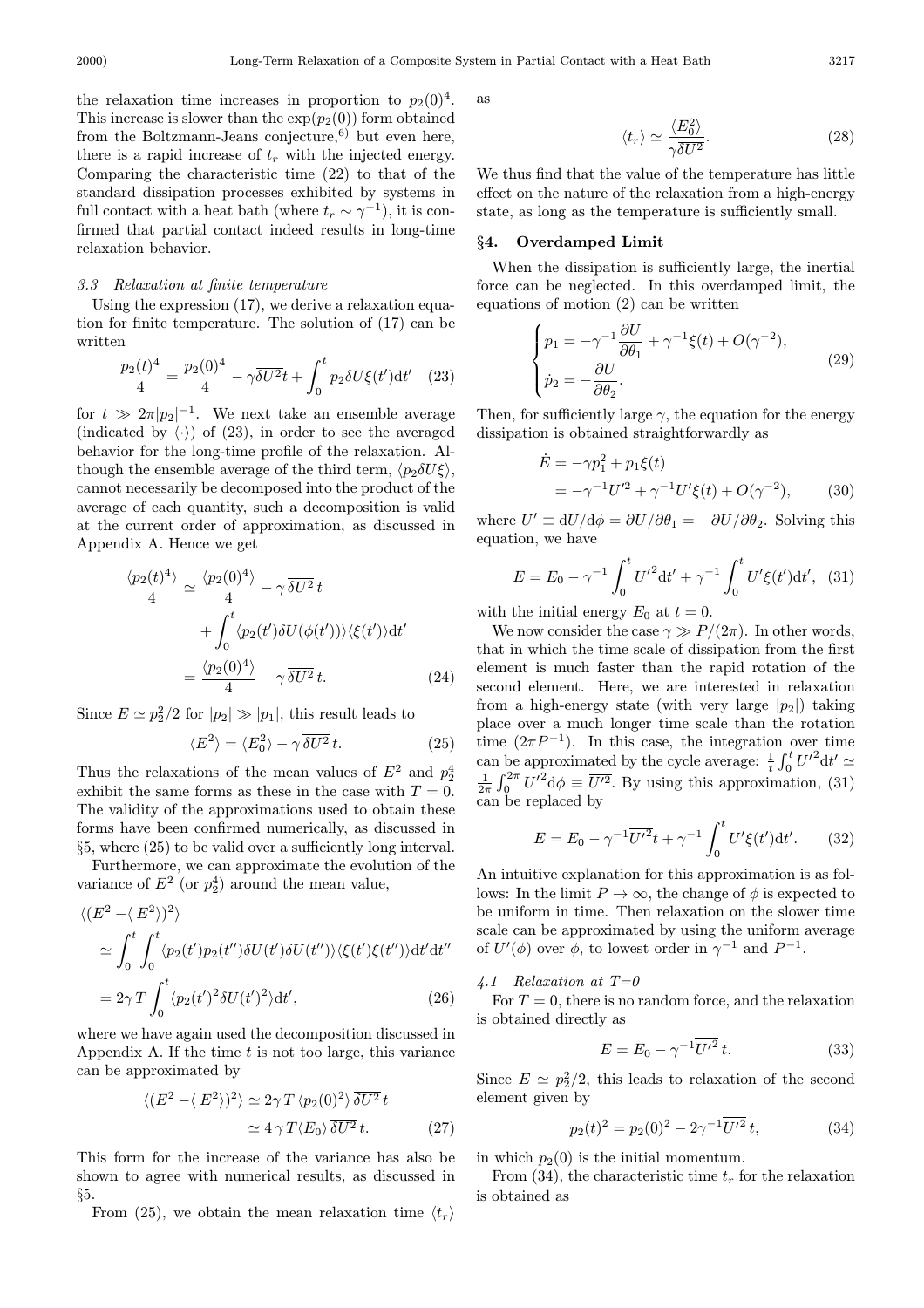$$
t_r = \frac{\gamma p_2(0)^2}{2 \overline{U'^2}} = \frac{\gamma E_0}{\overline{U'^2}}.
$$
 (35)

Thus in the present case, the dependence of  $t_r$  on  $p_2(0)$ is different from that in the underdamped case, where  $t_r \sim p_2(0)^4$ . We remark that even in this overdamped case, the relaxation is much slower than in the case of full contact with the heat bath  $(t_r \sim \gamma^{-1})$ . The crossover between the two limiting cases is discussed on the basis of numerical computations in §6.

# 4.2 Relaxation at finite temperature

Taking an ensemble average of (32), we consider the relaxation of the mean value of E:

$$
\langle E \rangle \simeq \langle E_0 \rangle - \gamma^{-1} \overline{U^{\prime 2}} t + \gamma^{-1} \int_0^t \langle U' \rangle \langle \xi(t') \rangle dt'
$$
  
=  $\langle E_0 \rangle - \gamma^{-1} \overline{U^{\prime 2}} t.$  (36)

Here  $\langle U'(\phi)\xi(t')\rangle$  has been decomposed as  $\langle U'(\phi)\rangle\langle \xi(t')\rangle$ , as is justified at the present order of approximation. This relation can be intuitively explained as follows. The quantity  $U'(\phi)$  changes due to the Brownian motion of  $\phi$  in a manner that is independent of E, because the dependence of  $U'(\phi)$  on E appears only at a higher order of  $E^{-1}$ . Equation (36) leads to an equation for the relaxation of the second element:

$$
\langle p_2(t)^2 \rangle \simeq \langle p_2(0)^2 \rangle - 2\gamma^{-1} \overline{U^{\prime 2}} t. \tag{37}
$$

It is noted that this form is independent of the temperature of the heat bath.

Fluctuations around the average relaxation path, which depend on the temperature, can be straightforwardly estimated from (32) as follows:

$$
\langle (E - \langle E \rangle)^2 \rangle
$$
  
\n
$$
\simeq \gamma^{-2} \int_0^t \int_0^t dt' dt'' \langle U'(t')U'(t'') \rangle \langle \xi(t')\xi(t'') \rangle
$$
  
\n
$$
\simeq 2\gamma^{-1} T \overline{U'^2} t.
$$
\n(38)

Thus, the distribution of  $E$  becomes broader with time, and this variance is proportional to the temperature T of the heat bath. The results represented by (36) and (38) agree well with the numerical results given in §5.

The ensemble average for the relaxation time  $t_r$  is obtained from eq. (36)

$$
\langle t_r \rangle \simeq \frac{\gamma \langle E_0 \rangle}{\overline{U'^2}}.
$$
\n(39)

This is again independent of the temperature. Thus the discussion given in §4.1 is also valid at finite temperature.

#### §5. Numerical Experiments

In this section, we check the validity of our analytical approximations, using results obtained by numerically integrating the Langevin equation (2) directly. In order to demonstrate the generality of our results, we adopted three forms of the potential U with  $0 \leq U \leq 1$  ( $|\delta U| \simeq$ 1):

$$
U_1(\theta) = \frac{1}{2}(1 - \cos \theta),
$$
  
\n
$$
U_2(\theta) = \frac{1}{4}\{2 - (\cos \theta + \cos g\theta)\},
$$
  
\n
$$
U_3(\theta) = \frac{1}{\cosh(\alpha \cos \theta)} - \frac{1}{\cosh(\alpha)}.
$$

Here, q is the golden mean  $(1 + \sqrt{5})/2$ , and the parameter  $\alpha$  represents the steepness of the potential  $U_3(\theta)$ .  $U_1(\theta)$  and  $U_3(\theta)$  are periodic functions with period  $2\pi$ , while  $U_2(\theta)$  is quasi-periodic with two incommensurate frequencies.  $U_3(\theta)$  possesses a steeper form as  $\alpha$  increases, and it approaches a train of  $\delta$ -functions with period  $2\pi$  as  $\alpha \to \infty$ . We set  $\alpha = 10$  to realize a sufficiently steep shape of the potential. The values of  $\overline{\delta U^2}$ and  $\overline{U'^2}$  are given in Table I for each potential form.

The relaxation at a finite temperature  $T$  was studied by taking an ensemble average. We integrated (2) for almost 1000 samples with random seeds for each set of parameters, and thereby obtained a distribution  $\rho_t(x)$  of the variable  $x(t)$ , and thus an ensemble average  $\langle x(t) \rangle$ over this distribution. For every sample in a given ensemble, we used the same initial conditions (given below), and thus the differences among paths for individual samples resulted only from the effect of the random force.

In this section, we study the scaling form for the relaxation of the total energy  $E$  (not  $p_2$ ) by considering variations of  $\gamma$ ,  $U(\theta)$  and T. For this purpose, we chose an initial conditions at a given value of  $T$  with initial energy  $E_0$  as

$$
\theta_1(0) = \theta_2(0) = p_1(0) = 0, \ p_2(0) = \sqrt{2E_0 - T}.
$$
 (40)

Here,  $E_0$  is a constant value, independent of T. By using these initial conditions, the total energy  $E$  was evaluated with the initial energy  $E_0$  for a number of temperatures, after a time to allow for the relaxation of the first element. After this relaxation, it is obtained that  $\tilde{p}_1^2/2 \simeq T/2$  and  $\tilde{p}_2^2/2 \simeq E_0 - T/2 - \overline{U}$  (i.e.,  $E = \tilde{p}_1^2/2 + \tilde{p}_2^2/2 + \overline{U} \simeq E_0.$ 

#### 5.1 Underdamped case

We first give the numerical results for  $T = 0$ . Figure 1 displays the energy relaxation for the three kinds of potentials described in Table I. For the underdamped case, the values  $\gamma_u$  in Table I were used for each potential. The relaxation profile obtained from the numerical experiments is fit well by  $E^2 = E_0^2 - \gamma \, \overline{\delta U^2} t$ , for  $\delta U^2$  corresponding to each potential form. Thus the numerical

Table I. Characteristic values  $\overline{\delta U^2}$  and  $\overline{U'^2}$  for the three potentials.  $\gamma_u$  and  $\gamma_o$  are the values of the relaxation coefficient  $\gamma$ used in the numerical computations for the underdamped and the overdamped limit.

| potential     | 8112    | $\overline{I}$ $\overline{I}$ $\overline{I}$ | $\gamma_u$ | $\gamma_{o}$ |
|---------------|---------|----------------------------------------------|------------|--------------|
| $U_1(\theta)$ | 0.125   | 0.125                                        | 0.1        | 1000         |
| $U_2(\theta)$ | 16      | 64                                           | 0.1345     | 1345         |
| $U_3(\theta)$ | 0.05365 | 2.103                                        | 0.626      | 6260         |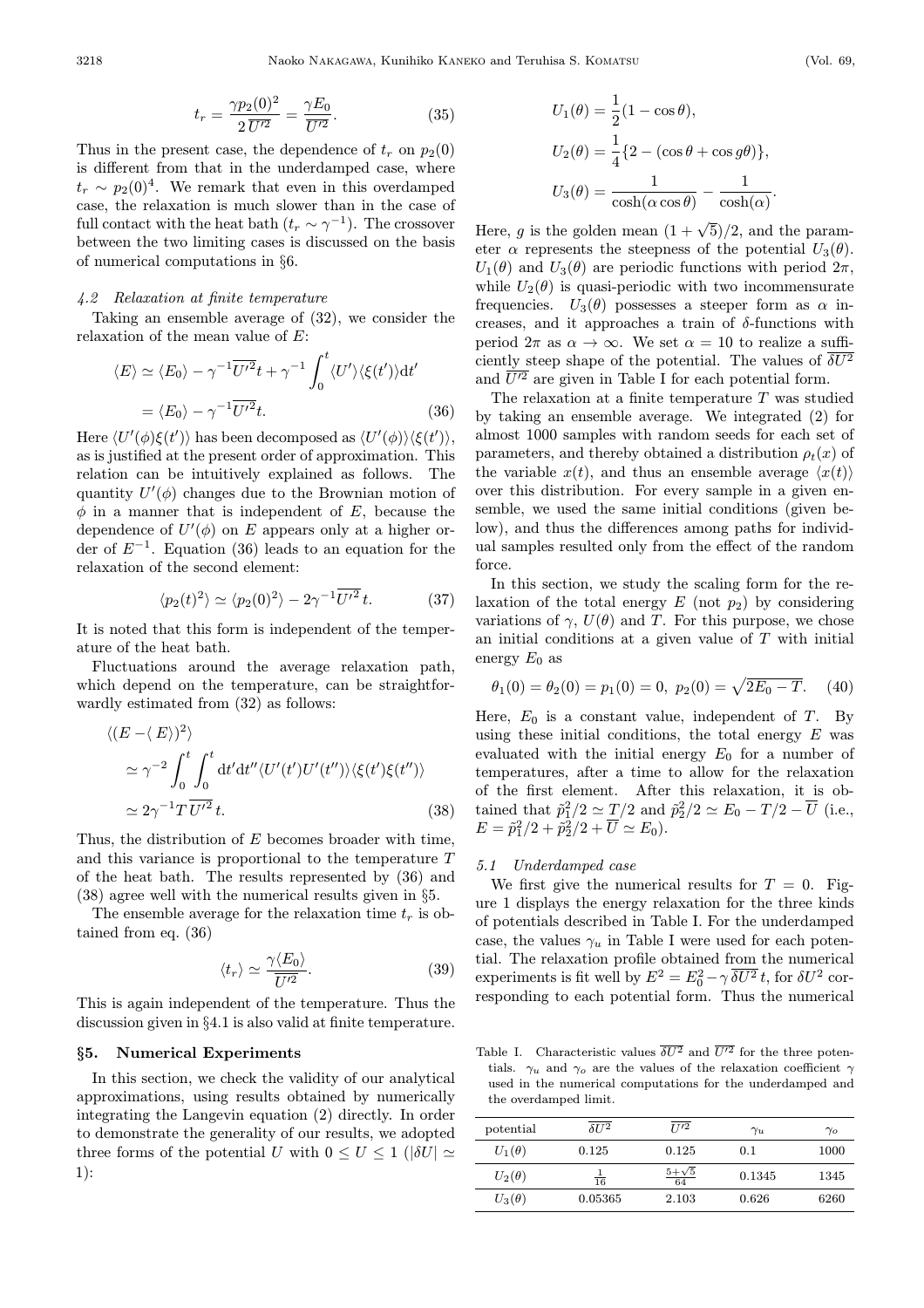

Fig. 1. Energy dissipation for  $T = 0$ . Relaxation from the initial conditions (40) with  $E_0 = 10$  were computed.  $E^2$  is plotted versus the scaled time  $\gamma \overline{\delta U^2} t$ . The values of  $\gamma$  are those given for  $\gamma_u$  in Table I for each potential. With the scaled time  $\gamma \overline{\delta U^2} t$ , the relaxation curves for the three different potentials coincide. This is consistent with the analytical estimate.



Fig. 2. (a) Relaxation process of the ensemble average  $\langle E^2 \rangle$  for  $T = 0.01, 0.1$  and 0.5, for each of the potentials  $U_1$  and  $U_3$ . The values of  $\gamma$  are those of  $\gamma_u$  given in Table I, while the initial conditions are given by (40) with  $E_0 = 10$ . The scaled time  $\gamma \overline{\delta U^2} t$ is used for each potential. The line indicates the analytical approximation represented by (25). (b) Temporal evolution of the variance of  $E^2$  corresponding to the six cases in (a) and also for two additional cases with  $E_0 = 12$  and  $T = 0.01$  for  $U_1$  and  $U_3$ . The line indicates the analytical approximation represented by (27).

results confirm the analytical expression (20).

mean begins to deviate slightly from the line defined by (25). At higher temperature, there is a tendency to faster relaxation. As a next step, we examine the relaxation process at finite temperature. In Fig. 2(a), ensemble averages  $\langle E^2 \rangle$ are displayed as functions of time  $t$  during the relaxation process. This figure includes numerical results from six different set-ups, using the two potential forms  $U_1$  and  $U_3$ each with three different temperature  $T = 0.01, 0.1$  and 0.5. For a small time t, the means  $\langle E^2 \rangle$  exhibit the same scaling relation as in the  $T = 0$  case:  $\langle E^2 \rangle \simeq E_0^2 - \gamma \overline{\delta U^2} t$ . This is consistent with (25). As the time increases, the

In these computations, the variance of  $E^2$  (i.e.  $\langle (E^2 \langle E^2 \rangle$ <sup>2</sup>) was found to increase linearly with time, as is



Fig. 3. Energy dissipation for  $T = 0$ . The value of  $\gamma$  for each potential is the corresponding value of  $\gamma_o$  given in Table I, and the initial conditions are given by (40) with  $E_0 = 10$ . With the scaled time  $\gamma^{-1} \overline{U'^2} t$ , the relaxation curves for the three different potential coincide, in agreement with the analytical approximation.



Fig. 4. (a) Relaxation process of the ensemble average  $\langle E \rangle$  for  $T = 0.01, 0.1$  and 0.5, starting from the initial conditions (40) with  $E_0 = 10$ . The potential forms used are  $U_1$  and  $U_3$ , while the parameter values  $\gamma$  are given by  $\gamma_o$  in Table I, corresponding to the overdamped case. The scaled time  $\gamma^{-1} \overline{U'^2} t$  is for each potential. The line indicates the analytical approximation represented by (36). (b) Temporal evolution of the variance of  $E$  corresponding to the six cases in (a). The line indicates the analytical approximation represented by (38).

seen in Fig. 2(b). This figure includes the variances for the above mentioned six cases, as well as those for two more cases with a different value of  $E_0$  at  $T = 0.01$  for  $U_1$ and  $U_3$ . The last two sets were included to examine the effect of changing the energy  $E_0$ . From these results, the variance is shown to satisfy the scaling relation  $\langle (E^2 \langle E^2 \rangle^2 \rangle / E_0 T \simeq 4\gamma \overline{\delta U^2} t$ , as expected from the analytical result in §5 (27). Note the slight deviation upward at large time.

# 5.2 Overdamped case

In this subsection, we report the numerical results for the relaxational behavior in the overdamped case. Here the parameter values  $\gamma_o$  in Table I were used. When  $T = 0$ , we found that  $E(t)$  beginning from a high-energy state relaxes as in Fig. 3. By considering a variety of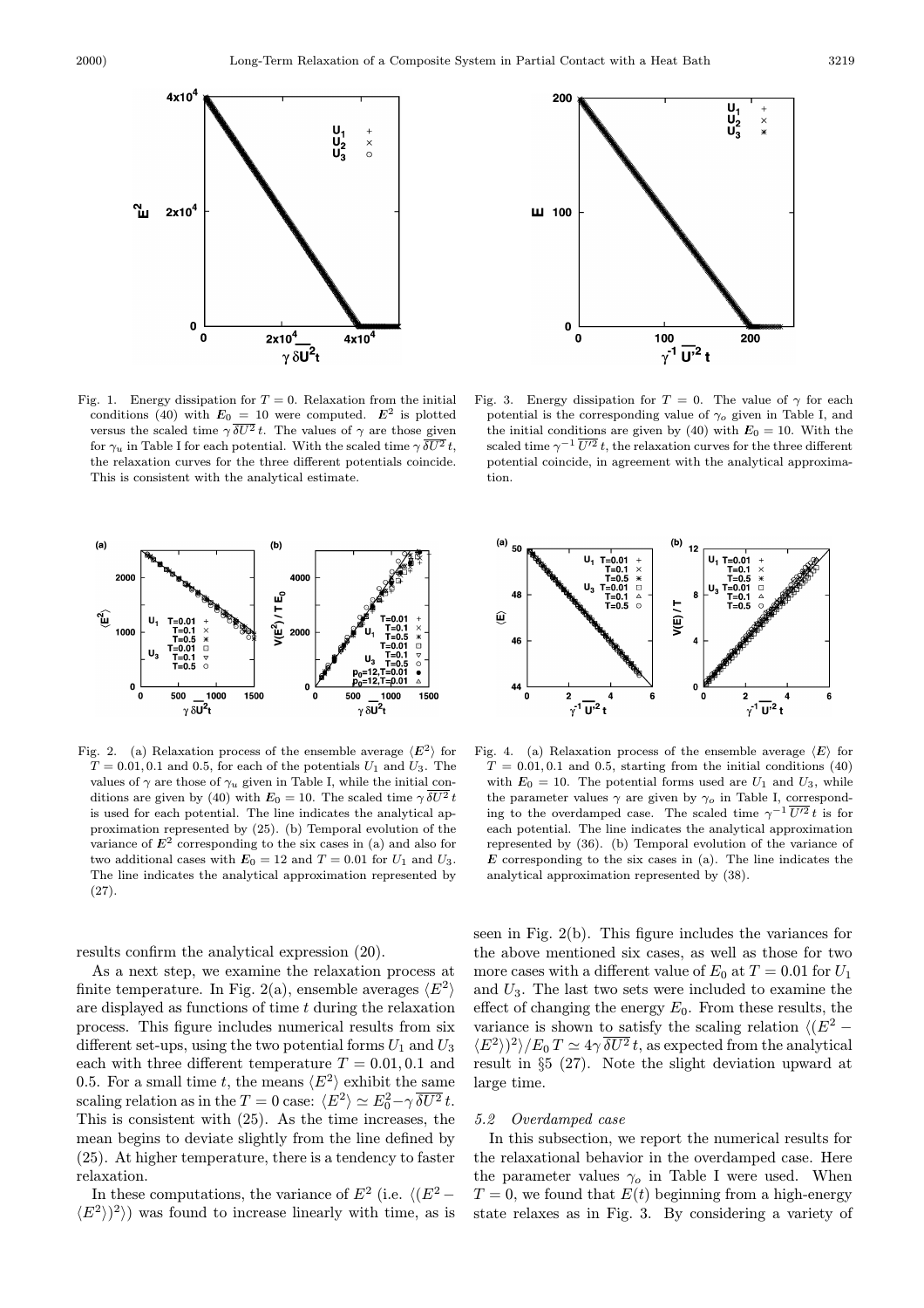potential forms (see Fig. 3), the result  $E \simeq E_0 - \gamma^{-1} \overline{U'^2} t$ is obtained, confirming the analytical result, (33).

For finite temperature  $T$ , the ensemble average was studied numerically, and the same relaxation form,  $\langle E \rangle \simeq E_0 - \gamma^{-1} \overline{U'^2} t$ , is found to hold within the range of temperatures considered, as displayed in Fig. 4(a). This figure includes results for six parameter sets:  $U_1$  and  $U_3$ each with  $T = 0.01, 0.1, 0.5$ .

The variance of an ensemble exhibits a linear increase with time, as seen in Fig. 4(b). From the numerical results, it obeys the scaling form  $\langle (E - \langle E \rangle)^2 \rangle / T \simeq$  $2\gamma^{-1}\overline{U'^2}t$ , which agrees with the analytical relation (38). We see that there is slightly larger deviation from the expected scaling relation here compared to the small deviation exhibited by the mean value in Fig. 4(a).

#### §6. Crossover Regime

In this section we study the dissipation of energy in intermediate values of damping between the overdamped and underdamped limits. In the preceding sections, the relaxation of the ensemble average of  $E$  (or  $E^2$ ) was shown to be independent of the temperature. For this reason, we confine our study of the crossover regime to the case  $T = 0$ . The result we obtain here is expected to hold at a finite temperature also.

Recall the relaxational behavior at  $T = 0$  obtained for the underdamped and overdamped limit:

$$
\frac{\mathrm{d}E}{\mathrm{d}t} = \begin{cases}\n-\frac{\gamma \, \overline{\delta U^2}}{2} E^{-1}, & P \gg \gamma, \\
-\gamma^{-1} \overline{U'^2}, & P \ll \gamma.\n\end{cases} \tag{41}
$$

Here  $E \simeq P^2/2$  and  $\overline{U} \ll E$ . In Appendix B, we obtain more general approximations of  $p_1$  and  $\dot{E}$ , for any values of  $\gamma$  and P. Here we give an intuitive description of the change in the relaxational behavior with the decrease of P for a fixed value of  $\gamma$ .

 $O(\gamma)$ , this damping due to friction is negligible, and the dynamics of the first element are approximately determined solely by its interaction with the second element. This leads to  $p_1 \simeq \delta U/P$ . From this we obtain the upper form in  $(41)$ . As the momentum P decreases, the interaction between the first and the second element becomes stronger, and this is accompanied by the growth of  $p_1$ . Due to this input of energy to the first element, it rapidly dissipates energy to the heat bath. In such a situation, the value of  $p_1$  cannot be estimated as  $\delta U/P$ , due to the large friction. Instead, it is estimated as  $\gamma^{-1}U'$  for sufficiently small values of P. The relaxation equation in this case thus assumes the lower form in (41). The first element is driven by the second element and damped by the frictional effect of the heat bath. When  $\gamma$  is sufficiently small, and P is sufficiently larger than

From the above picture, we expect a smooth interpolation between the two relaxation forms in (41). The effect of the heat bath on the first element is comparable to that of the second element when the energy  $E$  $(\simeq P^2/2)$  satisfies the condition  $\gamma \overline{\delta U^2} E^{-1/2} \sim \gamma^{-1} \overline{U'^2}$ . Taking this into consideration, we define the crossover energy for the relaxation behavior,



Fig. 5. Dependence of  $\dot{E}$  on E for a variety of values of  $\gamma$ , which range from the underdamped to overdamped case. Here  $E_c$  and  $t_c$  are determined for each potential according to the value of  $\gamma$  (see (42) and (43)). The functional forms of  $\dot{E}(E)$  for the two potentials  $U_1$  and  $U_3$  are essentially identical, except in the intermediate range around  $E/E_c = 1$ .

$$
E_c \equiv \frac{\gamma^2 \,\overline{\delta U^2}}{2\,\overline{U'^2}}.\tag{42}
$$

This represents the energy at which the two relaxational forms are equal. By introducing  $t_c$  defined by

$$
t_c \equiv \frac{\gamma^3 \,\overline{\delta U^2}}{2\overline{U'^2}},\tag{43}
$$

the normalized energy  $\varepsilon \equiv E/E_c$ , and the normalized time  $\tau \equiv t/t_c$ , (41) can be written as

$$
\frac{\mathrm{d}\varepsilon}{\mathrm{d}\tau} = \begin{cases}\n-2\varepsilon^{-1}, & \varepsilon \gg 1, \\
-1, & \varepsilon \ll 1.\n\end{cases} \tag{44}
$$

These equations include neither  $\gamma$  nor U explicitly. Hence, the value of  $d\varepsilon/d\tau$  is expected to depend only on the value of  $\varepsilon$ , regardless of the value of  $\gamma$  and the shape of U.

The relaxation form  $\varepsilon$  obtained numerically is displayed in Fig. 5 for the case  $T = 0$ . To obtain this figure, we computed (2) at  $T = 0$  for various values of  $\gamma$  and plotted the relation between  $\varepsilon$  and  $d\varepsilon/d\tau$  after the first element reached thermal equilibrium. We see that the value of d $\varepsilon/d\tau$  becomes proportional to  $\varepsilon^{-1}$  as  $\varepsilon$  increases beyond 1, while  $d\varepsilon/d\tau$  approaches  $-1$  and becomes independent of the value of  $\varepsilon$  for smaller  $\varepsilon$ , as expressed by (44). This figure shows that the relaxation form changes smoothly between the two limiting regimes. We also remark that the nature of potential form  $U(\theta)$  seems to affect the sharpness of the crossover near  $E = E_c$ .

#### §7. Summary and Discussion

In this paper, we have studied the relaxational behavior from a far-from-equilibrium (highly excited) state for a system consisting of internal and external elements in which only the external element is in contact with a heat bath. In spite of the simplicity of the model, our system exhibits a power-law-type slow relaxation when the po-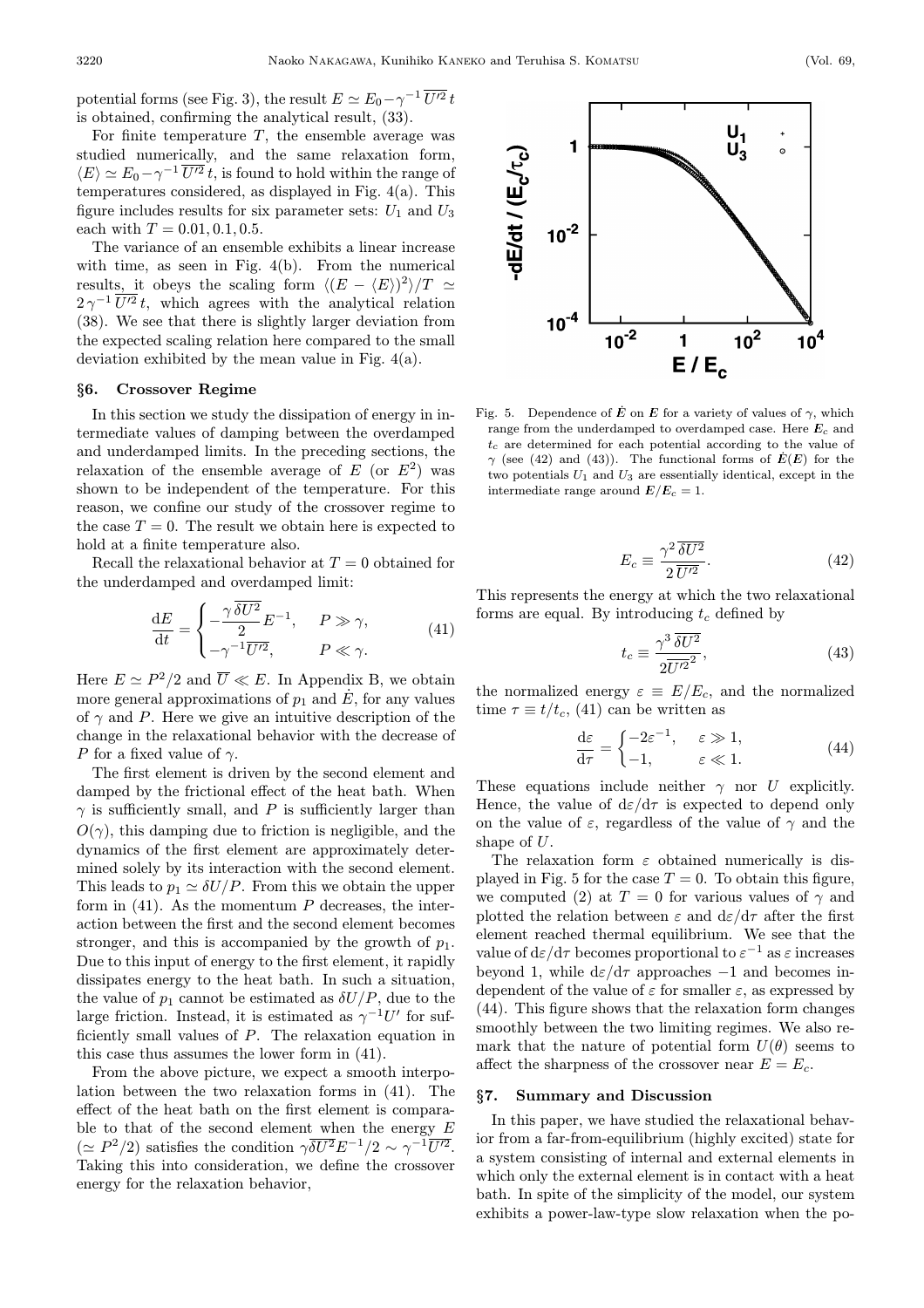$|\delta U|$ . The slow relaxation of the internal part results from its indirect contact with the heat bath. In spite of the system's contact with the heat bath, guaranteeing its approach to equilibrium, the observed slow relaxation is in a strong contrast with the rapid exponential decay exhibited by systems in full contact with a heat bath. We therefore find that a Hamiltonian system in partial contact with a heat bath can maintain its own internal dynamics for a much longer time than one in full contact with a heat bath. If a system has an internal part further separated from the heat bath, the Hamiltonian dynamics of this part can be preserved much longer. tential is bounded, i.e., for  $|U| < \infty$ . This slow relaxation is observed when the inner part of the system is excited to a high-energy state, with energy much greater than

Suppose the momentum of the second element  $p_2$  is constant in time. Then the present model becomes  $\ddot{\phi} + \gamma \dot{\phi} + 2U'(\phi) = -\gamma p_2 + \xi(t)$ . The Brownian motion of a particle in a periodic potential  $U(\phi)$  in thermal equilibrium has been analyzed using the Fokker-Planck equation for this model<sup>10, 11</sup>) in the contexts of Josephson tunneling junction,<sup>12)</sup> super-ionic conductors,<sup>13)</sup> and two-mode lasers.14) In contrast, we are interested in the autonomous relaxation of  $p_2$  from a highly excited state, through the internal dynamics obeying (2). This autonomous change of  $p_2$ , due to the internal dynamics of the composite system, brings about slow relaxation characterized by power laws, even though the system is neither subject to special conditions, such as being placed at a phase transition point, nor exists in a glassy state involving many degrees of freedom.

While our interest in Hamiltonian systems in partial contact with a heat bath originates in our desire to gain an understanding of the long-term maintenance of highenergy states, such systems have also been studied in relationship with thermal conduction,<sup>15)</sup> for example, in the situation that two ends of a chain are in contact with two heat baths at different temperatures. According to several simulations performed on systems of this type, the Fourier law of thermal conduction is not always obeyed. It appears that certain conditions concerning the internal dynamics, as well as a suitable relation of the system with the heat baths, are required in addition to ergodicity (or mixing), in order for the Fourier law to be obeyed. These studies also suggest that parts of systems in indirect contact with heat baths can maintain over extended periods of time the characteristic dynamics of isolated Hamiltonian systems.

In a class of Hamiltonian systems in the absence of a heat bath, very slow relaxation to equilibrium was suggested in the form of the 'Boltzmann-Jeans conjecture',7) and such behavior was reported in refs. 8 and 9. Longterm storage of a large amount of energy within a degree of freedom through this mechanism has also been studied in a Hamiltonian system with chaotic behavior,  $6$ ) in which localized energy is transferred to other degrees of freedom only after a very long time. In that case, the energy dissipates logarithmically in time. We have reported in this paper that situations exist in which localized energy in a system dissipates slowly, according to power laws, and that long-term energy storage is possi-

ble even if the system is integrable and in contact with a heat bath. From this point of view, our result can be regarded as an extension of the Boltzmann-Jeans conjecture to include dissipation, while the relaxational behavior itself is modified from the logarithmic form of the Boltzmann-Jeans conjecture. As mentioned in the Introduction, long-term energy storage has been reported in some protein molecules, $\overline{2}$  and the relevance of this storage to molecular motors (for muscle contraction) has been discussed. To apply the present ideas regarding slow relaxation to proteins, we need to examine relaxation from a high-energy states for a system with more degrees of freedom. This problem will be studied in a future publication.16) The main question to be addressed is whether the relaxational behavior exhibits a power-lawform or a logarithmic form when Hamiltonian systems more complex than that considered in the present study are in partial contact with a heat bath.

This work is supported by Grants-in-Aid for Scientific Research from the Ministry of Education, Science and Culture of Japan (11CE2006, 11837004 and 11740218), and the REIMEI Research Resources of Japan Atomic Energy Research Institute.

#### Appendix A

In this appendix, an expression for the ensemble average  $\langle p_2^4 \rangle$  is derived from (17). Since this equation is a Langevin equation with multiplicative noise, the drift term of the corresponding Fokker-Planck equation is not necessarily  $-\gamma \delta U^2$ . We carry out the Kramers-Moyal expansion<sup>10</sup> for the evolution of the variable  $z \equiv p_2^4$  to obtain the Fokker-Planck equation for the probability  $P(z, t)$  in the form  $\partial P(z, t)/\partial t =$  $\partial D^{(1)}P/\partial z+(1/2)\partial/\partial zD^{(2)}\partial/\partial zP$ . Computing straightforwardly from (17), we obtain the drift term

$$
D^{(1)} = -\gamma \overline{\delta U^2} + \frac{\delta U^2 \gamma T}{\sqrt{2}p_2^2} + o(\frac{T}{p_2^2})
$$

and the diffusion term

$$
D^{(2)} = p_2^2 \delta U^2 \gamma T + o(\frac{T}{p_2^2}),
$$

where the second term of  $D^{(1)}$  comes from the multiplicative noise.

Since we confine our study to the situation with sufficiently large  $p_2$  and sufficiently small T, this second term of  $D^{(1)}$  can be ignored. Thus we have  $D^{(1)} = -\gamma \overline{\delta U^2}$ to the order of approximation of the current analysis. Hence, the ensemble average  $\langle p_2 \delta U \xi \rangle$  can be decomposed as  $\langle p_2 \delta U \rangle \langle \xi \rangle$ .

## Appendix B

In this appendix, we give another derivation of the relaxation equation and a more precise expression of the crossover condition at  $T = 0$ . Solving the equation of motion for the first element  $(\dot{p}_1 = -dU(\phi(t))/d\phi - \gamma p_1),$ we obtain

$$
p_1(t) = -\int_0^\infty d\tau \, \frac{\mathrm{d}U(\phi(t-\tau))}{\mathrm{d}\phi} \mathrm{e}^{-\gamma \tau}.
$$
 (B-1)

We write the periodic potential  $U(\phi)$  as a Fourier se-